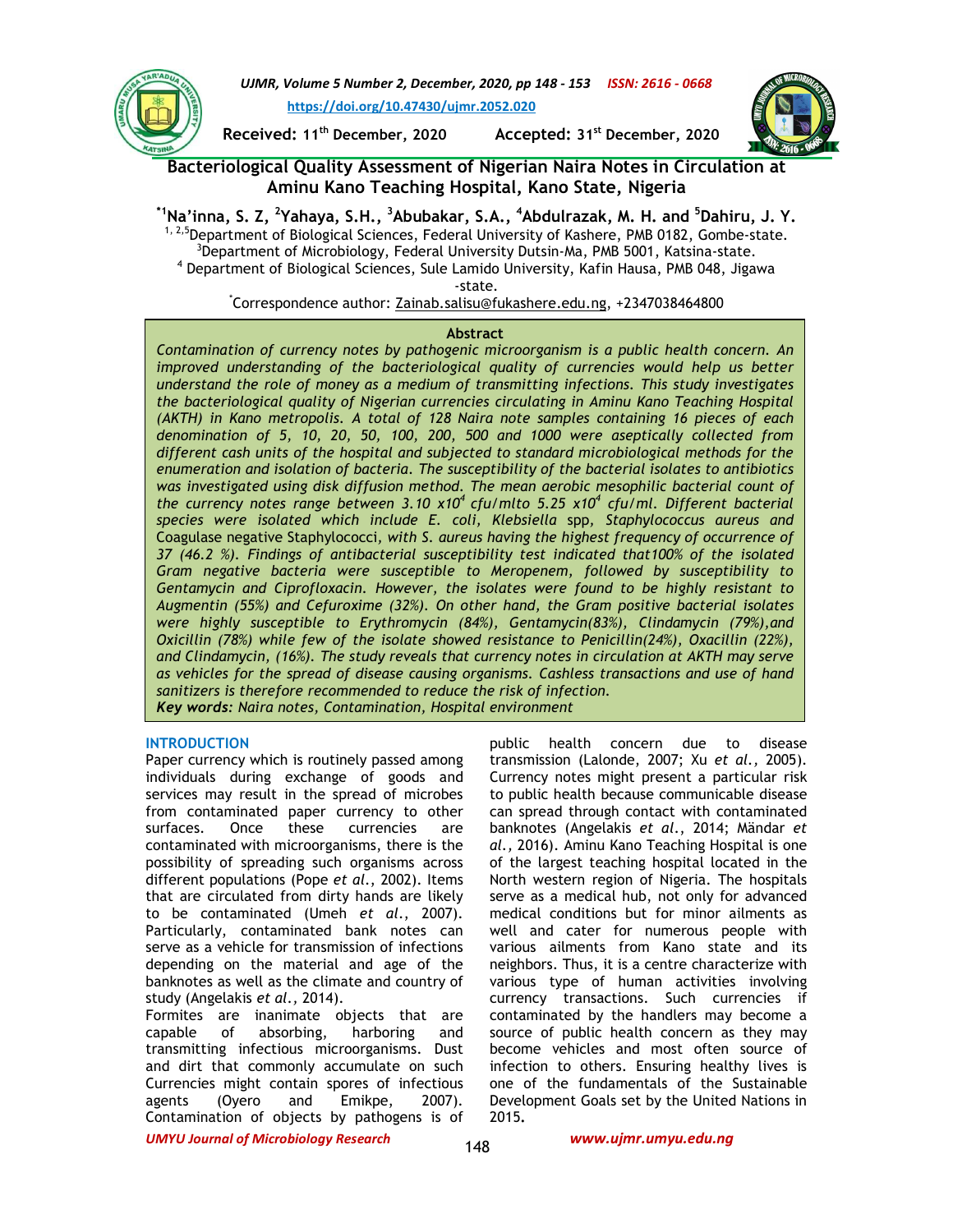Thus**,** bacteriological assessment of fomites especially currency notes will be of significant public health importance as it will provide information on the potential pathogens circulating as well as their antimicrobial susceptibility pattern which will lead to informed decision on the type of antimicrobial to be used for effective infection control. This study investigates the bacteriological quality of Nigerian Naira notes circulating in Aminu Kano Teaching Hospital.

## **MATERIALS AND METHODS**

## **Sample size and collection**

A total of 128samples of Nigerian bank notes containing 16 pieces of each eight different denominations (5, 10, 20, 50, 100, 200, 500 and 1000), were randomly collected from selected cash units within AKTH premises. Specifically, at the point of collecting the samples, new notes were used to replace the notes collected. The samples were collected with sterile gloves and placed in sterile containers and then labeled before being transported to Microbiology laboratory located at Bayero University Kano for analysis according to the procedure of Yakubu *et al.*(2014). The new bank notes serving as control were collected from Guaranty Trust Bank, Bello road branch, Kano State, Nigeria.

## **Sample analysis**

Enumeration of the bacterial load of the collected naira notes was determined according to methods described by Cheesebrough (2000). A sterile cotton swab moistened with physiological saline was used to swab both sides of each denomination note. The swab of each sample was separately placed in a test tube containing 9ml sterile peptone water and was shaken vigorously to homogenize the solution before it was subjected to serial dilutions of up to  $10^{-3}$ . About 0.1 ml aliquot of the  $10^{-3}$  serially diluted sample was inoculated using pour-plate method on the prepared nutrient agar medium in duplicates and incubated at 37˚C for 24hrs. Colonies that developed were further subcultured on Mannitol Salt Agar (MSA), Mac Conkey Agar (MCA), Chocolate Agar (CA), Salmonella-Shigella Agar (SSA), Eosin Methylene Blue Agar (EMBA) and Mueller-Hinton Agar (MHA) to obtain pure isolates as described by Cheesebrough (2000).

Bacteria that developed were identified using colony appearance, haemolysis, hydrogen gas production, motility, spore staining. Gram's staining and biochemical tests involving the Indole, Methyl-red, Voges-Proskauer, Citrate utilization, Catalase, Coagulase, Urease, Oxidase, Motility and triple Sugar Iron (TSI) tests according standard procedures of Cheesebrough (2000).

## **Determination of Antibiotic Susceptibility Pattern**

Inoculums, of overnight cultures of the bacterial isolates were standardized by comparing the turbidity of the suspension to that of 0.5 McFarland standard (Cheesebrough, 2002). Antimicrobial susceptibility patterns of bacterial isolates were determined using disk diffusion method. The assay was performed by swabbing a standardized suspension of the test organism on Mueller–Hinton agar plates which were then allowed to dry for 10 minutes. Different antimicrobial discs were placed on the inoculated plates ensuring adequate contact of disc and medium. Plates were incubated at 37°C for 24 hours, examined and the diameter of the zone of inhibition measured using a graduated ruler. The diameters were compared with recommended standards, which conform to those of the Clinical Laboratory Standard Institute and the zones of growth inhibition were compared with the zone-size interpretative table standard according to the Clinical and Laboratory Standards Institute (CLSI, 2016)guidelines.The antibiotic discs usedincludepenicillin, oxicillin, clindamycin, erythromycin, gentamycin, ciprofloxacin, gentamycin, meropenem, ceftazidime, augumentin and cefuroxime respectively.

The organism that showed resistance to at least three (3) antibiotics from different classes were recorded as multi-drug resistant organism (CLSI, 2016).

## **RESULTS**

The result of the aerobic mesophilic bacterial counts was shown in Table 1. The counts range<del>d</del> from 3.10 x10<sup>4</sup>cfu/mlto 5.25 x10<sup>4</sup> cfu/ml. More importantly the  $\frac{1}{2}$  and  $\frac{1}{2}$  4100 notes had the highest bacterial load of 5.25  $x10^4$  cfu/ml respectively while  $\text{N1000}$  had the least  $3.10 \times 10^4$ . All 16 control (New currency notes) samples did not reveal any bacterial growth.

149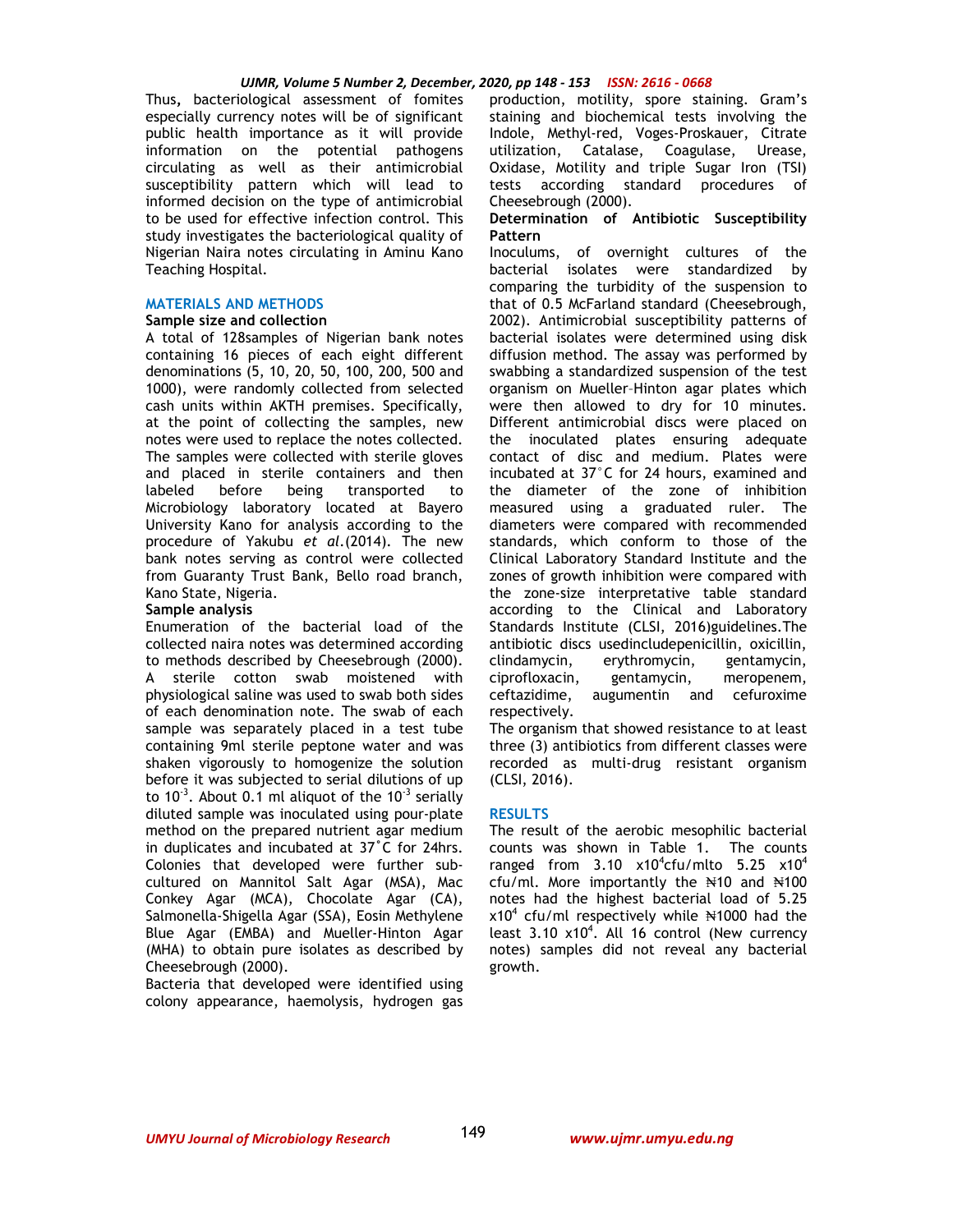| Denomination( $\mathbb{N}$ )                                                                                                                    | Number screened | Mean bacterial count(cfu/ml)  |  |
|-------------------------------------------------------------------------------------------------------------------------------------------------|-----------------|-------------------------------|--|
| 1000                                                                                                                                            | ιo              | $3.10 \times 10^{4}$          |  |
| 500                                                                                                                                             | 16              | $4.10 \times 10^{4}$          |  |
| 200                                                                                                                                             | 16              | 5.02 $\times$ 10 <sup>4</sup> |  |
| 100                                                                                                                                             | 16              | 5.25 $\times$ 10 <sup>4</sup> |  |
| 50                                                                                                                                              | 16              | $4.75 \times 10^{4}$          |  |
| 20                                                                                                                                              | 16              | $4.71 \times 10^{4}$          |  |
| 10                                                                                                                                              | 16              | 5.25 $\times$ 10 <sup>4</sup> |  |
|                                                                                                                                                 | 16              | $3.50 \times 10^{4}$          |  |
| Control (New currency notes)<br>the contract of the contract of the contract of the contract of the contract of the contract of the contract of | 16              |                               |  |

## **Table 1. Aerobic Mesophilic Bacterial Count of currency notes obtained from AKTH**

Key: AKTH = Aminu Kano Teaching Hospital.

Table 2 showed frequency of occurrence of bacterial isolates from currency notes obtained from AKTH The bacteria isolated include E*. coli, Klebsiella* spp, *S. aureus* and Coagulase negative *Staphylococci*, with *S. aureus* having the highest frequency of occurrence of 37 (46.2 %) and *E. coli* the least with 10 (12.5%).

## **Table 2. Frequency of occurrence (%) of bacterial isolates from currency notes obtained from AKTH**

| <b>Bacterial Isolates</b>                                                                                      | Frequency | Percentage (%) |  |
|----------------------------------------------------------------------------------------------------------------|-----------|----------------|--|
| E. coli                                                                                                        | 10        | 14.J           |  |
| Klebsiella spp                                                                                                 | ''        | . .            |  |
| S. aureus                                                                                                      | 37        | 46.2           |  |
| CoNS                                                                                                           | 21        | 26.3           |  |
| Total                                                                                                          | 80        | 23.25          |  |
| 그 아이들은 그 사람들은 그 사람들은 그 사람들을 지르며 그 사람들을 지르며 그 사람들을 지르며 그 사람들을 지르며 그 사람들을 지르며 그 사람들을 지르며 그 사람들을 지르며 그 사람들을 지르며 그 |           |                |  |

Key: CoNS- coagulase negative *Staphylococci*. AKTH = Aminu Kano Teaching Hospital.

Table 3 shows the antibiotic susceptibility pattern of the Gram negative isolates and reveals that 100% of the isolated Gram negative bacteria were susceptible to Meropenem, followed by Gentamycin (82%), Ciprofloxacin (82%), Ceftazidine (68%) and Cefuroxime (59%) respectively. The Gram positive isolates exhibited high level resistance to Augumentin (55%), followed by resistance to Cefuroxime (32%), Ceftazidime (18%) and Ciprofloxacilin (14%) respectively.

## **Table 3: Antibiotic Susceptibility Pattern of Gram-negative Bacterial Isolates from AKTH**

| <b>Isolates</b> | No of Isolates | <b>CIP</b> |     |      | <b>GEN</b><br><b>MEM</b> |     |     |       | CAZ    |      |      | AUG  | CXM  |      |            |          |     |        |
|-----------------|----------------|------------|-----|------|--------------------------|-----|-----|-------|--------|------|------|------|------|------|------------|----------|-----|--------|
|                 |                |            |     |      |                          |     |     |       |        |      |      |      |      |      |            |          |     | D<br>ĸ |
| E. coli         | 10             |            |     |      |                          |     |     | 10    | $\sim$ |      |      |      |      |      |            |          |     |        |
| Kleb. spp       | 12             | 10         |     |      | 10                       |     |     | ' 4   | . .    |      |      |      |      |      |            |          |     |        |
| <b>Total</b>    | ີ<br>LL        | 18         |     |      | 18                       |     |     | 22    |        | כ ו  |      |      |      |      | . <u>.</u> | <u>،</u> |     |        |
|                 |                | (82)       | (5) | (14) | (82)                     | (9) | (9) | (100) |        | (68) | (14) | (18) | (18) | (27) | (55)       | (59)     | (9) | (32)   |

Key: CIP= Ciprofloxacilin, GEN= Gentamycin, MEM= Meropenem, CAZ= Ceftazidime, AUG= Augumentin, CXM= Cefuroxime, Kleb=*Klebsiella*,S= Sensitive, I= Intermediate, R= Resistant Note: Figures in parenthesis are percentages

*UMYU Journal of Microbiology Research www.ujmr.umyu.edu.ng*

150 www.ujmr.umyu.edu.ng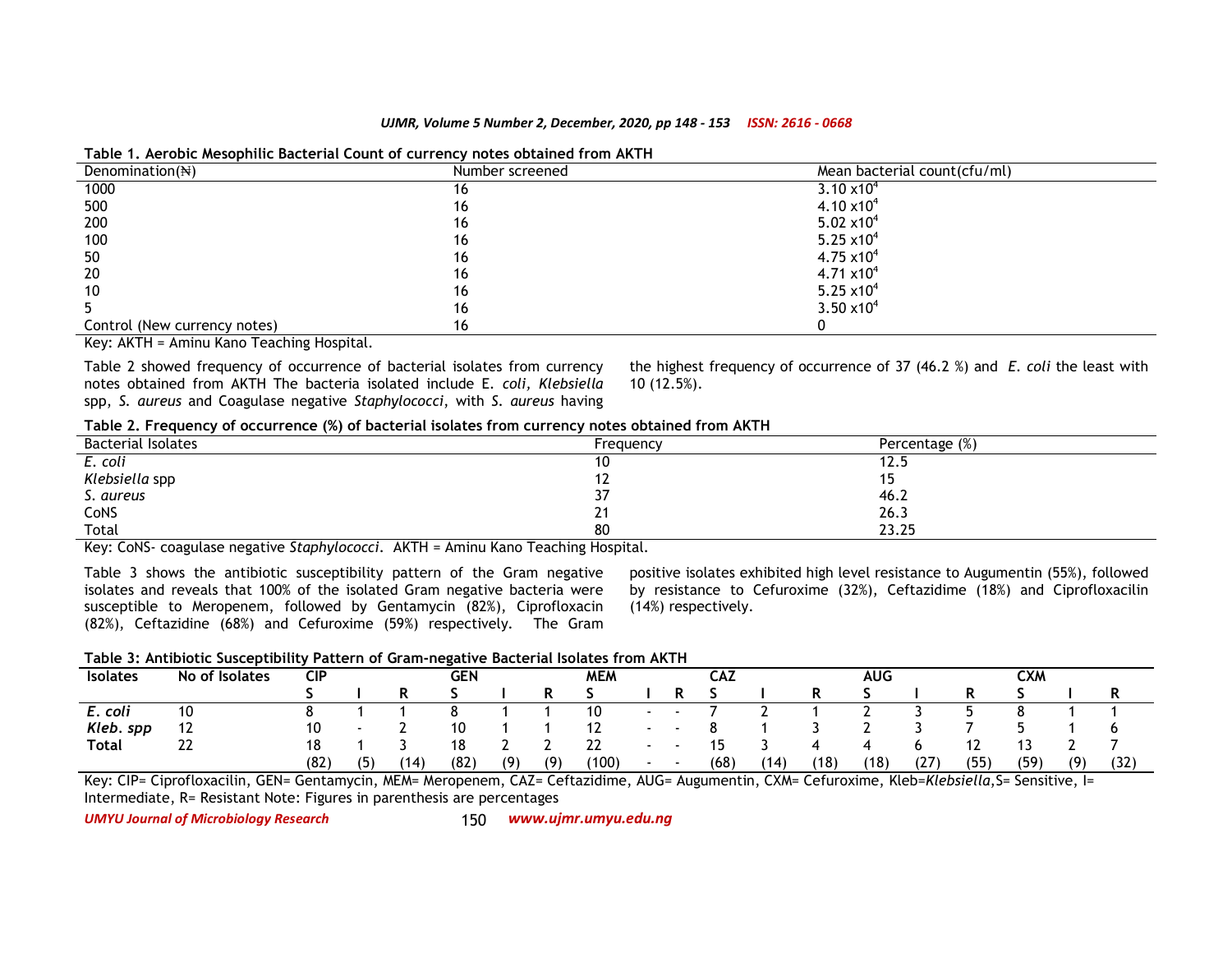The antibiotic susceptibility pattern of Gram positive isolates is presented in Table 4. The Gram positive bacterial isolates were sensitive to Gentamycin (83%), Erythromycin (83.78%) Ciprofloxacin (78%), Oxicillin (78%), Clindamycin (79%) and Penicillin (76%) (Table 4). The isolates showed highest resistance against Penicillin (24%), Oxacillin (22%) and the least resistance was against Erythromycin (10%) and Gentamycin (12%) (Table 4).

**Table 4: Antibiotic Susceptibility Pattern of Gram-positive Bacterial Isolates from AKTH** 

| <b>Isolates</b> | No of Isolates | <b>PEN</b> | OXA  |      |             | CLI. |      |     | <b>ERY</b> |      |        |      | <b>GEN</b> |     |      | CIP  |    |      |
|-----------------|----------------|------------|------|------|-------------|------|------|-----|------------|------|--------|------|------------|-----|------|------|----|------|
|                 |                |            | R    |      |             | R    |      |     | R          |      |        |      |            |     |      |      |    |      |
| S. aureus       | 37             |            |      | 31   | $\sim$      | 6    | 30   | ▴   | b.         | 30   |        | -4   | 33         |     |      | 31   |    | 4    |
| CoNS            |                |            | Q    | 14   | $\sim$      |      | 16   |     | 4          | 19   | $\sim$ |      | 15         |     | 4    | 14   |    | `    |
| <b>Total G</b>  | 58             | 44         | 14   | 45   | $\,$        | 13   | 46   |     | Q          | 49   |        | 6    | 48         |     |      | 45   | 4  | Q    |
|                 |                | (76)       | (24) | (78) | $\,$ – $\,$ | (22) | (79) | (5) | (16)       | (84) | (5)    | (10) | (83)       | (5) | (12) | (78) | 7) | (16) |

Key: PEN= Penicillin, OXA= Oxacillin, CLI= Clindamycin, ERY= Erythromycin, GEN= Gentamycin, CIP= Ciprofloxacin, S= Sensitive, I= Intermediate, R= Resistant, Note: Figures in parenthesis are percentages

#### **DISCUSSION**

 The findings of the study indicated that the studied currency notes were contaminated with bacteria. This implies that the currency notes in circulation in the studied region may serve as important vehicle in the transmission of infectious agent from one individual to another.

The study revealed that the  $\mathbb{N}10$  and  $\mathbb{N}100$  currency notes had the highest similar bacterial load compared to others, despite the fact that the  $\text{H10}$ currency note is a polymer-based banknote while the N100 is a cotton based note. Earlier studies suggests that bacterial counts on the surface of both the polymer and cotton based bank note should differ, with the former being lower than the latter (Angelakis *et al*, 2014).

 Compared with the findings of this study other studies by Adeyemo *et al*. (2014) revealed a contradictory observation were ₦200 was among the denominations that had the highest microbial load. Similar contradiction was also documented by Awe *et al*. (2010) with ₦200 and ₦100 being the denominations with highest bacterial load. Moosavy *et al*. (2013) suggests that, the lower currency denominations are more contaminated than the higher denominations and concluded that, lower denominations circulating within community are more contaminated than the higher denominations due to the frequent exchange between buyers and sellers in the market and small shops. The varied observations in the contamination level of various currency notes observed in the literature could be due to the fact that contamination of banknotes may vary in wide ranges depending on material, environment and age of currency (Angelakis *et al*., 2014). In line with the reports of Kawo *et al.* (2009); Adeyemo *et al.* (2014), this study also revealed that none of the control (New) currency notes yielded any bacterial growth. The bacterial species isolated from this study were *Staphylococcus aureus, E. coli,*  Coagulase negative Staphylococcal spp, and *Klebsiella* spp. This findings was similar to those reported by Pope *et al*. (2002); Umeh *et al*. (2007); Uneke and Ogbu (2007). The contamination of currency notes with these microorganisms is in line with the report that currency notes can be contaminated with enteropathogens and represents a reservoir of enteric diseases (Adamu *et al.,* 2012). This might be as a result of poor hygiene habits that include; counting bank notes with saliva, placement of bank notes on dirty surfaces, improper washing of hands after visiting the restroom, coughing and sneezing on hands and then exchanging money afterwards etc. S*taphylococcus aureus* was found to be the predominant bacteria amongst the isolates, which could be attributed to the fact that *S. aureus* is found everywhere and they are also part of our normal flora (Prescott *et al.,* 2008). S*taphylococcus aureus* is usually non-pathogenic strain present in the nose often contaminate hands, fingers, faces, and nasal carriers which can easily become skin carriers (Kumar *et al*., 2009).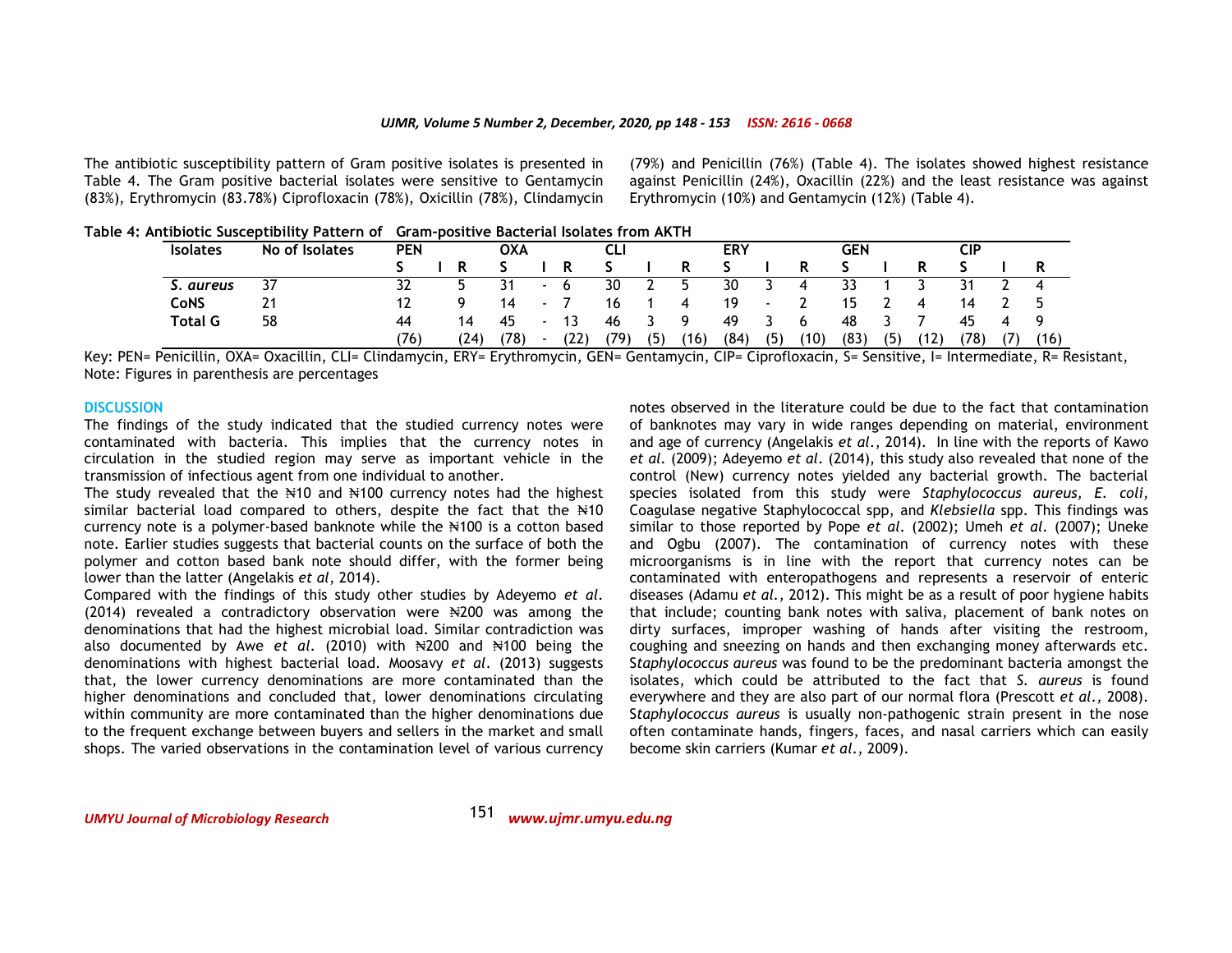Therefore, the presence of *Staphylococcus* on paper currencies could be due to rubbing off or may be surfing from a skin flake (Ahmed *et al*., 2010). In view of this, the likelihood of frequent recontamination of currency notes is quite high when good hygienic practices are not in place (Ukwuru and Gabriel, 2012). However, the result of the study is contrary to the findings of Umeh *et al.* (2007) who reported a low prevalence (18%) of *Staphylococcus aureus* in Nigerian currency notes.

The rate of occurrence of Coagulase negative *Staphylococci, E. coli* and *Klebsiella* reported in this study is in line with findings of Teresa *et al*. (2008) but contradicts the results of Umeh *et al.* (2007), Shakiruddin *et al.* (2010), Pal *et al.* (2013) where the prevalence of occurrence of this pathogens varied with *E*. *coli* having the highest frequency of occurrence followed by *Klebsiella* and then Coagulase negative *Staphylococcus*. Coagulase negative *Staphylococcus* does not usually cause infections in healthy people, however, it is an

#### **REFERENCES**

- Adamu, J. Y., Jairus, Y. and Ameh, J. A. (2012). Bacterial Contaminants of Nigerian Currency Notes and Associated Risk Factors. *Research journal of Medical Sciences,*6(1):1-6.
- Adeyemo, M. O., Adegoke, P. O. and Adegoke, K. A. (2014). Microbial evaluation of Naira notes in Circulation in Yola Metropolis, Adamawa State, Nigeria *Journal of Environmental and Applied Bioresearch*, 2(2):41-43.
- Ahmed, S., Parveen, S., Nasreen, T., and Feroza, B. (2010). Evaluation of the Microbial Contamination of Bangladesh Paper Currency Notes (Taka) In Circulation. *Advances in Biological Research,* 4(5):266-271.
- Angelakis, E., Azhar, E. I., Bibi, F., Yasir, M., Al-Ghamdi, A. K., Ashshi, A. M., . . . Raoult, D. (2014). Paper money and coins as potential vectors of transmissible disease.9(2): 249-261. doi:10.2217/fmb.13.161
- Awe, K. I., Eniola, T., Ojo, F. T. and Sani, A. (2010). Bacteriological quality of some Nigerian currencies in circulation. *African Journal of Microbiology Research,* 4(21):2231 – 2234.
- Cheesbrough, M. (2000). *District Laboratory practice in Tropical Africa countries*, *Part 2*. London: Press Sunicate of the University of Cambridge, 157-234.
- Dudhagara, P.R., Ghelani, A.D. and Patel, R.K. (2011). Phenotypic characterization and antibiotic combination approach to

opportunistic pathogen causing infection in immunosuppressed/immunocompromised people (Uneke and Ogbu, 2007).

#### **CONCLUSION**

The study revealed that currency notes circulating in Aminu Kano Teaching Hospital were contaminated with E*. coli, Klebsiella* spp, *S. aureus* and Coagulase negative Staphylococci. Most of the isolated bacteria showed high susceptibility to antibiotics tested with few that demonstrate high level resistance to Augmentin, Cefuroxime and Penicillin. The study identified that currency notes could serve as vehicles for the transmission of potentially pathogenic bacteria and efforts should be made to interrupt and control the transmission of these bacteria. Such efforts may include increased public awareness on proper handling of currency notes, personal hygiene and the use of hand sanitizers and most importantly encouraging the use of cashless transactions in Nigerian hospitals.

> control the methcillin-resistant *Staphylococcus aureus* (MRSA) strains isolated from the hospital derived fomites. *Asian Journal of Medical Science*, 2: 72 - 78.

- Hammuel C., Edward D. Jatau and Clement M.Z. Whong. (2014). Prevalence and Antibiogram Pattern of Some Nosocomial Pathogens Isolated from Hospital Environment in Zaria, Nigeria. *Aceh Int. J. Sci. Technol*., 3(3): 131-139
- Kawo, A. H., Adams, M. S., Abdullahi, B. A. and Sani, N. M. (2009). Prevalence and public health implications of the microbial load of abused naira notes. *Bayero Journal of Pure and Applied Sciences,* 2(1): 52-57.
- Kumar, J. D., Negi, Y. K., Gaur, A. and Khanna, D. (2009). Detection of virulence genes in *Staphylococcus aureus* isolated from paper currency. *International Journal of Infectious Diseases*, 13:450–455.
- Lalonde, M. (2007). Time for antibacterial wallets-germ fester on paper money. The Gazette, 1-2.
- Mändar, K., Sõber, T., Kõljalg, S., Rööp, T., Mändar, R., & Sepp, E. (2016). Microbiological contamination of the euro currency in Estonia. *Infectious Diseases,* 48 (10): 772-774. doi:10.1080/23744235.2016.1201725
- Moosavy, M. H., Shavisi. N., Warriner, K. and Mostafavi, E. (2013). Bacterial contamination of Iranian Paper Currency. *Iranian Journal of Health*, 42:1067–1070.

*UMYU Journal of Microbiology Research www.ujmr.umyu.edu.ng*

152